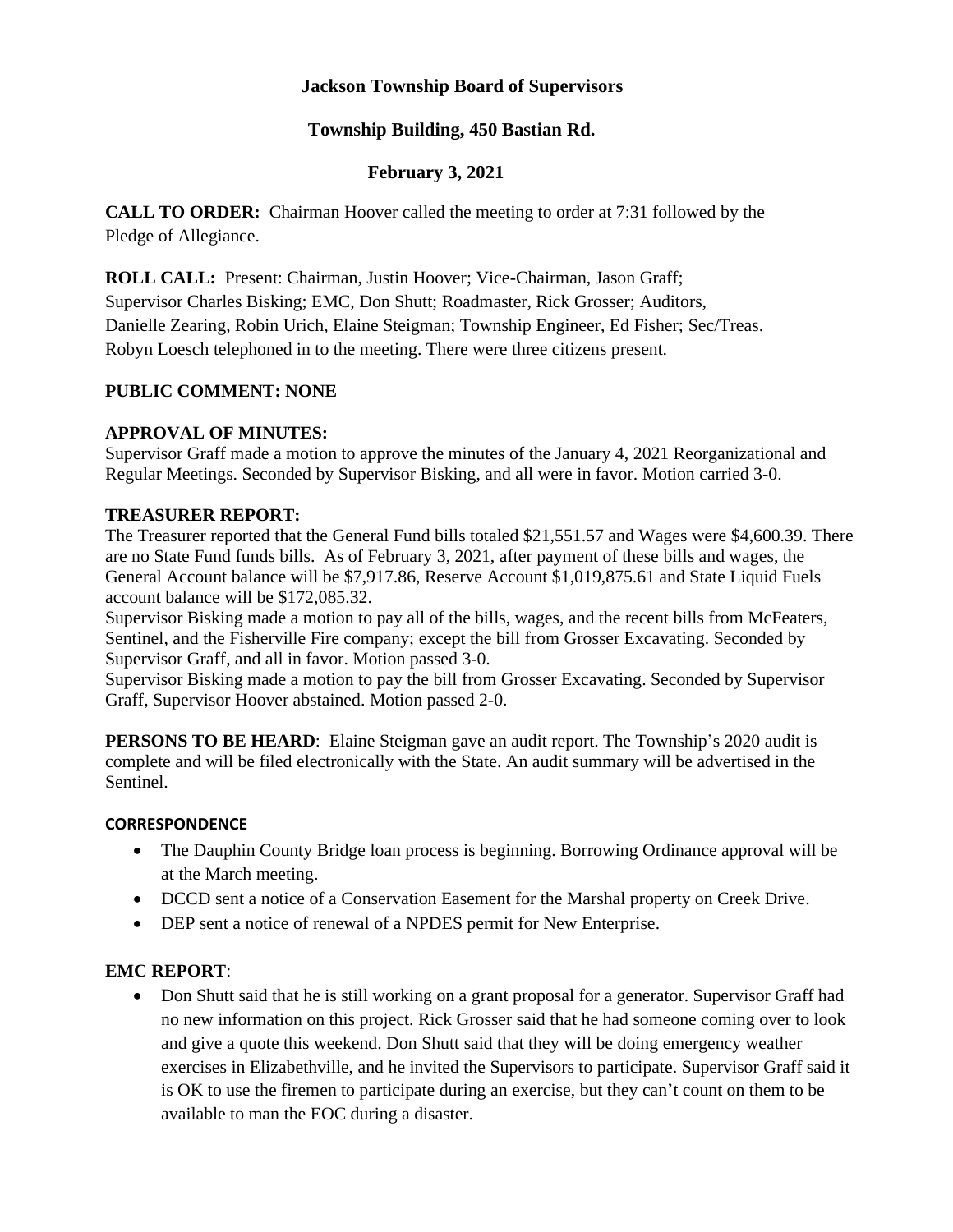• Supervisor Graff mad a motion to approve Resolution 2021-1 for the Emergency Operations Plan. Seconded by Supervisor Bisking. All in favor and motion passed 3-0.

# **ROADMASTER REPORT:** Rick Grosser reported:

- They were out plowing and salting.
- They repaired the culverts at the top pf Dietrich Rd. and raised the top of the boxes up two inches.
- They cut down a tree on Bastian Rd. and trimmed other trees on Bastian and Dietrich.
- Supervisor Graff made a motion to hire Wood-Wise to cut down a large tree on Bastian Rd. if the estimate is below \$500.00. Seconded by Supervisor Bisking. All in favor and motion passes 3-0.
- Received more salt.
- Worked on repairing the radio.
- The Ford 550 had a water leak. Palmer Reed replaced an O-ring and serviced the vehicle.
- Rick will call Sunbury Motors about the front wheel breaks locking up on the Ford 550. It had new rotors and pads installed last year at Palmer-Reed.
- The 10-wheeler has a turbo problem.
- The Township can rent a boom truck and 2 guys for \$150/hr., if we need them going forward.
- The Supervisors had a general discussion about the problems on the radio Municipal Channel 1. Halifax Township and Borough were using this channel during the recent storms and there were repeated inappropriate conversations on that channel. This channel is monitored/used by both the local roadmasters and the school district. These conversations were broadcast into people's homes that were monitoring that channel during the storms. It was decided to have Rick Grosser contact both of the other municipal roadmasters about this issue.
- Supervisor Graff asked about the truck antennas. Rick Grosser said that they will be replaced with the short antennas. Supervisor Graff had gotten an estimate of \$12,000 for four mobile radios. He will look to see if there is a better choice on the new approved radio list.

**ENGINEER REPORT:** Ed Fisher reported that he has finished the review of the Broad Mountain Winery plan and finalized the letter of credit requirements for plan escrow. The Supervisors recommended holding the Building Permit until the review fees are paid. Ed Fisher also reviewed a few other small projects.

**SOLICITOR REPORT**: Supervisor Hoover talked to Linus Fenicle. Fenicle has looked at the Balsbaugh Property parcel issue, and he has begun the borrowing paperwork for the Bastian Rd. bridge project.

## **OLD BUSINESS:**

• Rick will contact Steven Webster about his FMCSA registration.

## **NEW BUSINESS:**

- The Supervisors reviewed the Township's Insurance policy package. Chief Urich requested that the Spartan fire truck value be raised to a \$650,000 replace value.
- The Township had a donation request from the Halifax Area Recreation Authority. Bill Corsnitz had sent copies of the plan for new recreation fields on Route 147. HARA had two quotes for the project. This plan excluded topography and boundary surveys. Supervisor Hoover asked to table this until Bill can come back to a meeting and discuss the plan with the Supervisors and Ed Fisher.